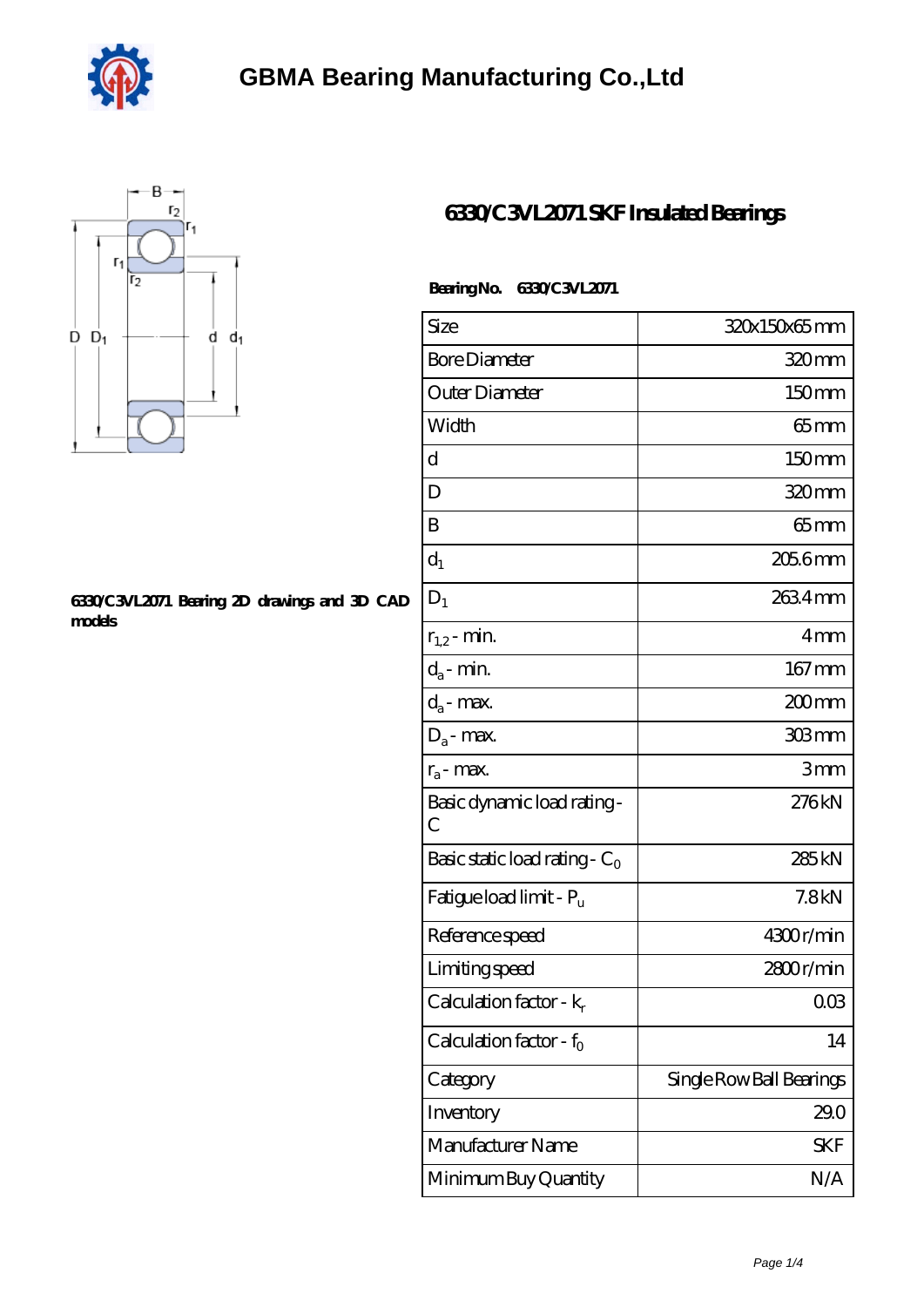

| Weight/Kilogram                    | 2305                                                                                                                                                                                                                         |
|------------------------------------|------------------------------------------------------------------------------------------------------------------------------------------------------------------------------------------------------------------------------|
| Product Group                      | BOO3O8                                                                                                                                                                                                                       |
| Enclosure                          | Open                                                                                                                                                                                                                         |
| Precision Class                    | ABEC 1   ISO PO                                                                                                                                                                                                              |
| Maximum Capacity / Filling<br>Slot | No                                                                                                                                                                                                                           |
| Rolling Element                    | <b>Ball Bearing</b>                                                                                                                                                                                                          |
| Snap Ring                          | No                                                                                                                                                                                                                           |
| Internal Special Features          | Electrical Insulation on<br>Inner Ring                                                                                                                                                                                       |
| Cage Material                      | Steel                                                                                                                                                                                                                        |
| Internal Clearance                 | C <sub>3</sub> Loose                                                                                                                                                                                                         |
| Inch - Metric                      | Metric                                                                                                                                                                                                                       |
| Long Description                   | 150MM Bore; 320MM<br>Outside Diameter: 65MM<br>Outer Race Width; Open;<br>Ball Bearing, ABEC 1   ISO<br>PQ No Filling Slot; No Snap<br>Ring, Electrical Insulation<br>on Inner Ring Internal<br>Special Features; C3 Loose I |
| <b>Other Features</b>              | Deep Groove   VL2071<br><b>INSOCOAT Bearing with</b><br>Coated Inner Ring                                                                                                                                                    |
| Category                           | Single Row Ball Bearing                                                                                                                                                                                                      |
| <b>UNSPSC</b>                      | 31171504                                                                                                                                                                                                                     |
| Harmonized Tariff Code             | 8482105068                                                                                                                                                                                                                   |
| Noun                               | Bearing                                                                                                                                                                                                                      |
| Keyword String                     | Ball                                                                                                                                                                                                                         |
| Manufacturer URL                   | http://www.skf.com                                                                                                                                                                                                           |
| Manufacturer Item Number           | 6330/C3VL2071                                                                                                                                                                                                                |
| Weight/LBS                         | 50.772                                                                                                                                                                                                                       |
| Bore                               | 5906Inch   150Millimeter                                                                                                                                                                                                     |
| Outer Race Width                   | 2559Inch   65 Millimeter                                                                                                                                                                                                     |
| Inner Race Width                   | OInch   OMillimeter                                                                                                                                                                                                          |
|                                    |                                                                                                                                                                                                                              |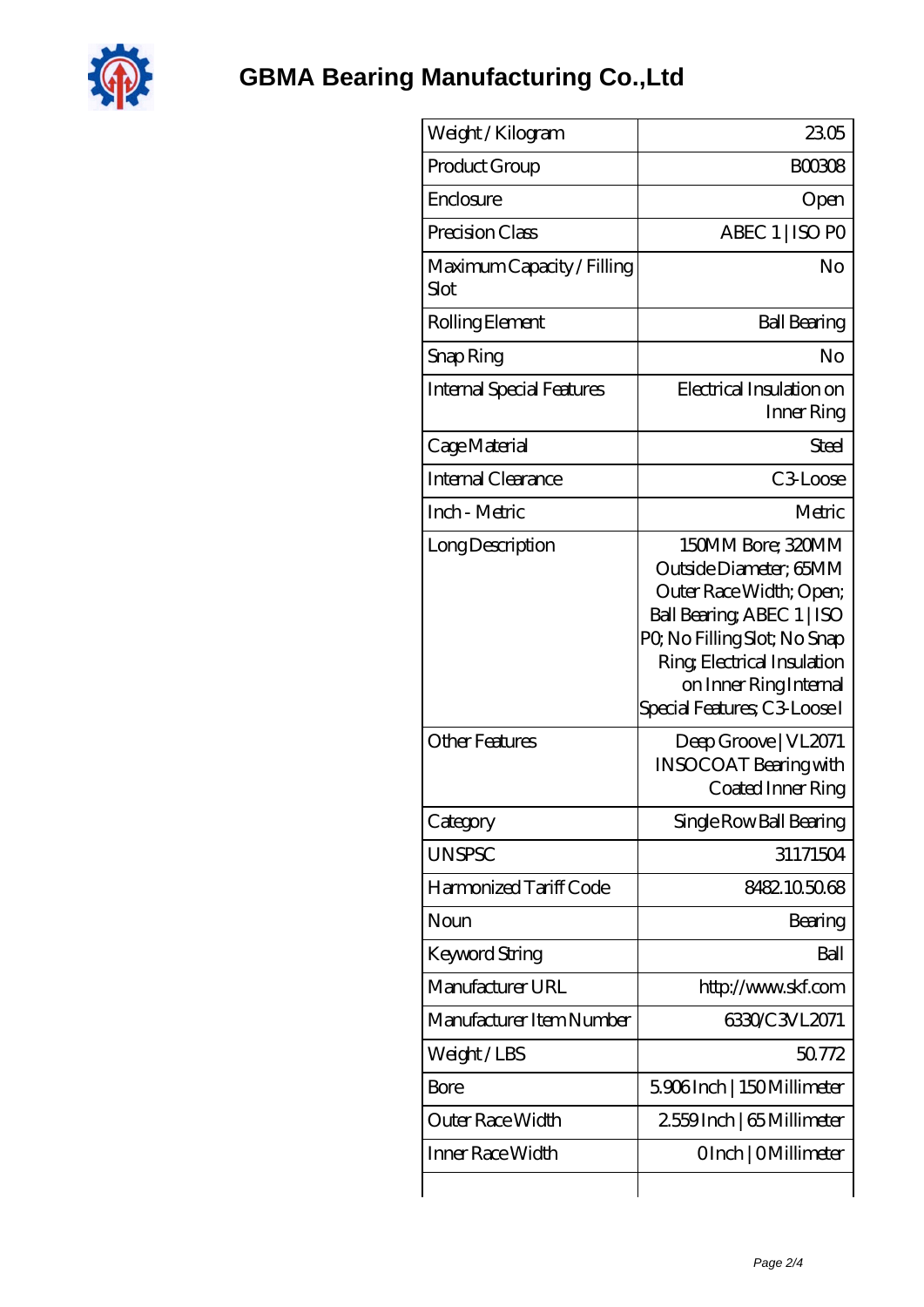

## **[GBMA Bearing Manufacturing Co.,Ltd](https://dogwooddreams.com)**

| Outside Diameter                  | 12598Inch   320 Millimeter         |
|-----------------------------------|------------------------------------|
| bore diameter:                    | 150mm                              |
| static load capacity.             | 285 <sub>kN</sub>                  |
| outside diameter:                 | 320mm                              |
| finish/coating                    | Uncoated                           |
| overall width:                    | $65$ mm                            |
| bearing material:                 | Steel                              |
| bore type:                        | Round                              |
| cage material:                    | Steel                              |
| closure type:                     | Open                               |
| fillet radius                     | 4mm                                |
| rowtype & fill slot:              | Single Row Non-Fill Slot           |
| maximum rpm:                      | 4300rpm                            |
| snap ring included:               | Without Snap Ring                  |
| weight:                           | $505$ lbs                          |
| internal clearance:               | C <sub>3</sub>                     |
| manufacturer product page:        | Click here                         |
| operating temperature<br>range:   | $-40$ to 212° F°<br>$\overline{F}$ |
| manufacturer upc number:          | 7316572206775                      |
| dynamic load capacity:            | 276kN                              |
| $d_1$                             | 2056 mm                            |
| $D_1$                             | 2634mm                             |
| $r_{1,2}$ min.                    | 4mm                                |
| $d_a$ min.                        | $167 \,\mathrm{mm}$                |
| $d_a$ max.                        | 200mm                              |
| $D_a$ max.                        | 303mm                              |
| $r_a$ max.                        | 3mm                                |
| Basic dynamic load rating C       | 276kN                              |
| Basic static load rating $C_0$    | 285 <sub>kN</sub>                  |
| Fatigue load limit P <sub>u</sub> | 7.8 <sub>kN</sub>                  |
| Calculation factor $k_r$          | 003                                |
| Calculation factor $f_0$          | 139                                |